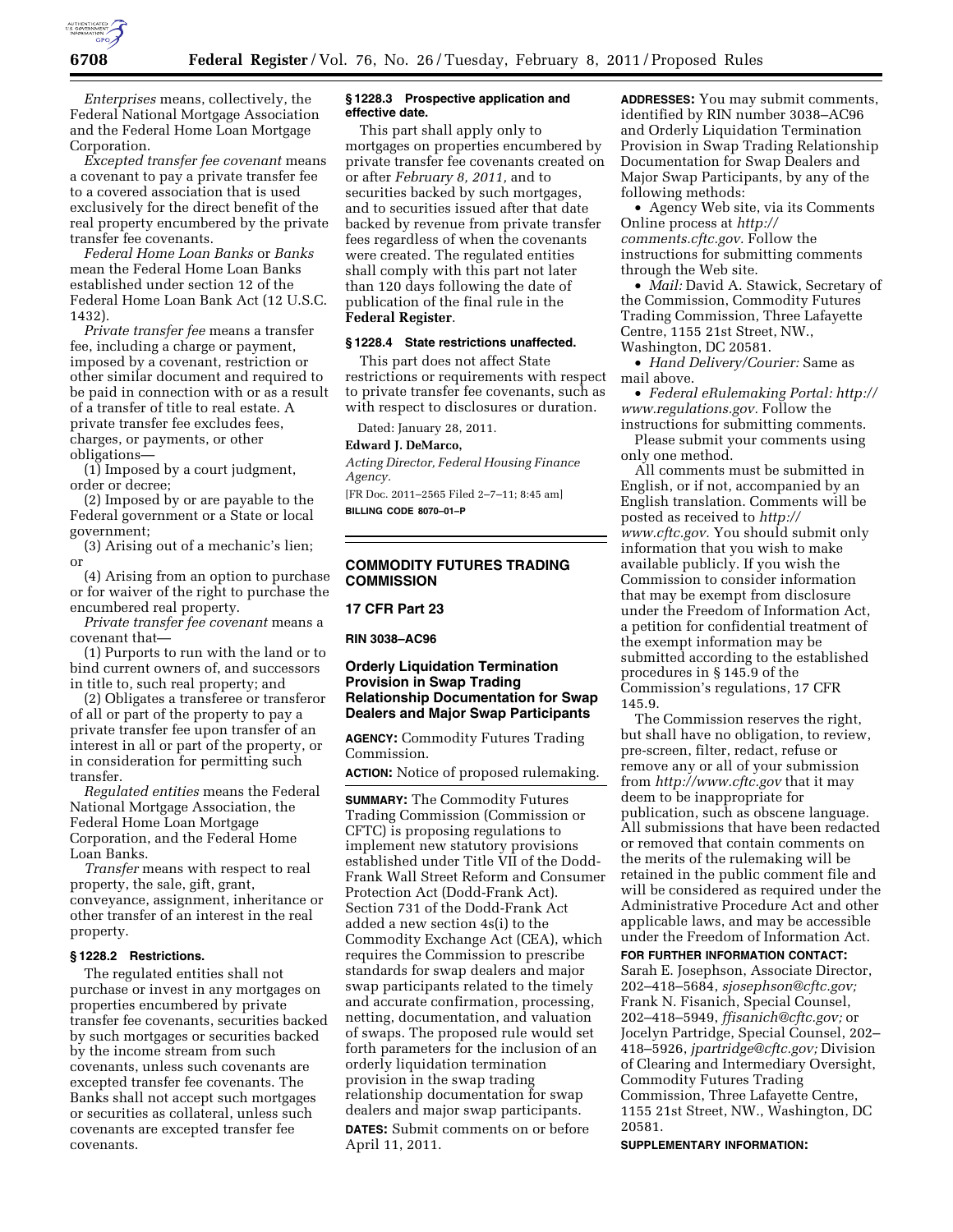## **I. Background**

On July 21, 2010, President Obama signed the Dodd-Frank Act.1 Title VII of the Dodd-Frank Act 2 amended the Commodity Exchange Act (CEA) 3 to establish a comprehensive regulatory framework to reduce risk, increase transparency, and promote market integrity within the financial system by, among other things: (1) Providing for the registration and comprehensive regulation of swap dealers and major swap participants; (2) imposing clearing and trade execution requirements on standardized derivative products; (3) creating rigorous recordkeeping and real-time reporting regimes; and (4) enhancing the Commission's rulemaking and enforcement authorities with respect to all registered entities and intermediaries subject to the Commission's oversight.

Section 731 of the Dodd-Frank Act amends the CEA by adding a new section 4s, which sets forth a number of requirements for swap dealers and major swap participants. Specifically, section 4s(i) of the CEA establishes swap documentation standards for those registrants.

Section 4s(i)(1) requires swap dealers and major swap participants to ''conform with such standards as may be prescribed by the Commission by rule or regulation that relate to timely and accurate confirmation, processing, netting, documentation, and valuation of all swaps.'' Under section 4s(i)(2), the Commission is required to adopt rules ''governing documentation standards for swap dealers and major swap participants.''

On January 13, 2011, the Commission voted to issue a notice of proposed rulemaking entitled, ''Swap Trading Relationship Documentation Requirements for Swap Dealers and Major Swap Participants.'' This proposed regulation supplements that proposal and sets forth another element of the swap trading relationship documentation that swap dealers, major swap participants, and their counterparties must include in their documentation. The Commission is proposing the regulation discussed below, pursuant to the authority granted under sections  $4s(h)(1)(D)$ ,  $4s(h)(3)(D)$ ,

 $4s(a)$ ,  $4s(i)$ , and  $8a(5)$  of the CEA.<sup>4</sup> The Dodd-Frank Act requires the Commission to promulgate these provisions by July 15, 2011.5

The proposed regulations reflect consultation with staff of the following agencies: (i) The Securities and Exchange Commission; (ii) the Board of Governors of the Federal Reserve System (Board of Governors); (iii) the Office of the Comptroller of the Currency; and (iv) the Federal Deposit Insurance Corporation (FDIC). Staff from each of these agencies has had the opportunity to provide comments to the proposal, and the proposed regulations incorporate elements of the comments provided.

In designing these rules, the Commission has taken care to minimize the burden on those parties that will not be registered with the Commission as swap dealers or major swap participants. To the extent that market participants believe that additional measures should be taken to reduce the burden or increase the benefits of documenting swap transactions, the Commission welcomes all comments.

#### **II. Proposed Regulation**

This proposed rulemaking supplements a prior notice of proposed rulemaking under which two rules were proposed—§§ 23.504 and 23.505. This proposal would set forth another element of the swap trading relationship documentation that swap dealers, major swap participants, and their counterparties must include in their documentation under § 23.504(b). The provision would require that swap dealers and major swap participants include in the documentation with each of their counterparties a provision that confirms both parties' understanding of how the new orderly liquidation authority under the Title II of the Dodd-Frank Act and the Federal Deposit Insurance Act (FDIA) may affect their portfolios of uncleared, over-thecounter, bilateral swaps.6

The Commission believes that the inclusion of this type of provision in the

swap trading relationship documentation used by swap dealers and major swap participants registered with the Commission would promote legal certainty for market participants and lower litigation risk during times of significant market stress. In particular, the proposal would ensure both counterparties to a swap understand that under particular, unique circumstances, described in detail below, if one of the counterparties defaults, the non-defaulting party's positions could be transferred to a new, solvent counterparty by the FDIC, and the non-defaulting party may not be able to terminate its claims against the defaulting counterparty until 5 p.m. (U.S. eastern time) on the business day following the day the FDIC is appointed receiver. This stay would facilitate the FDIC's orderly liquidation of the defaulting counterparty's swap positions. This stay also is critical because it would allow the FDIC the requisite time to transfer the defaulter's open swap positions, claims, and collateral with the objective of avoiding widespread market disruption in the form of fire sales and contagion risk.

## *A. Background*

The recent financial crisis, particularly the tumultuous events of 2008, revealed that U.S. financial regulatory authorities lacked an orderly resolution mechanism for certain large financial companies. The lack of such a resolution mechanism led to the need for government bail outs of financial companies considered ''too big to fail'' and contributed to major financial market dislocations resulting from the disorderly insolvency of Lehman Brothers Inc. and its affiliates under the Federal bankruptcy code.

One of the key lessons of the financial crisis is that for systemically important institutions, the traditional bankruptcy process may be too slow and cumbersome to effectively deal with defaults that require near instant action to diminish their effect on other entities and the financial system as a whole.7 This is especially true for financial companies with significant derivatives positions that require frequent adjustments based on trading strategies

<sup>1</sup>*See* Dodd-Frank Wall Street Reform and Consumer Protection Act, Public Law 111–203, 124 Stat. 1376 (2010). The text of the Dodd-Frank Act may be accessed at *[http://www.cftc.gov/](http://www.cftc.gov/LawRegulation/OTCDERIVATIVES/index.htm) [LawRegulation/OTCDERIVATIVES/index.htm.](http://www.cftc.gov/LawRegulation/OTCDERIVATIVES/index.htm)* 

<sup>2</sup>Pursuant to section 701 of the Dodd-Frank Act, Title VII may be cited as the ''Wall Street Transparency and Accountability Act of 2010.''

<sup>3</sup> 7 U.S.C. 1 *et seq.* 

<sup>4</sup>Section 8a(5) of the CEA authorizes the Commission to promulgate such regulations as, in the judgment of the Commission, are reasonably necessary to effectuate any of the provisions or to accomplish any of the purposes of the CEA.

<sup>5</sup>This is the seventh rulemaking to be proposed regarding internal business conduct standards for swap dealers and major swap participants. Prior notices of proposed rulemaking are available on the Commission's Web site at *[http://www.cftc.gov.](http://www.cftc.gov)* 

<sup>6</sup>As proposed, this provision would not apply to swaps cleared by a derivatives clearing organization (DCO). The Commission does not believe it is necessary to address cleared swaps in this rulemaking because they are addressed in section  $210(c)(8)(\overline{G})$  of the Dodd-Frank Act, but solicits comment on this issue.

<sup>7</sup>For example, over two years after the bankruptcy process for Lehman Brothers Holding Inc. began, it remains ongoing and active. On December 15, 2010, creditors filed a plan of reorganization by an ad hoc group of Lehman creditors despite Lehman's filing of a plan of reorganization on March 15, 2010. By contrast, under the special provisions under Commission regulation for treatment of cleared futures contracts, Lehman's futures business was resolved within a matter of weeks.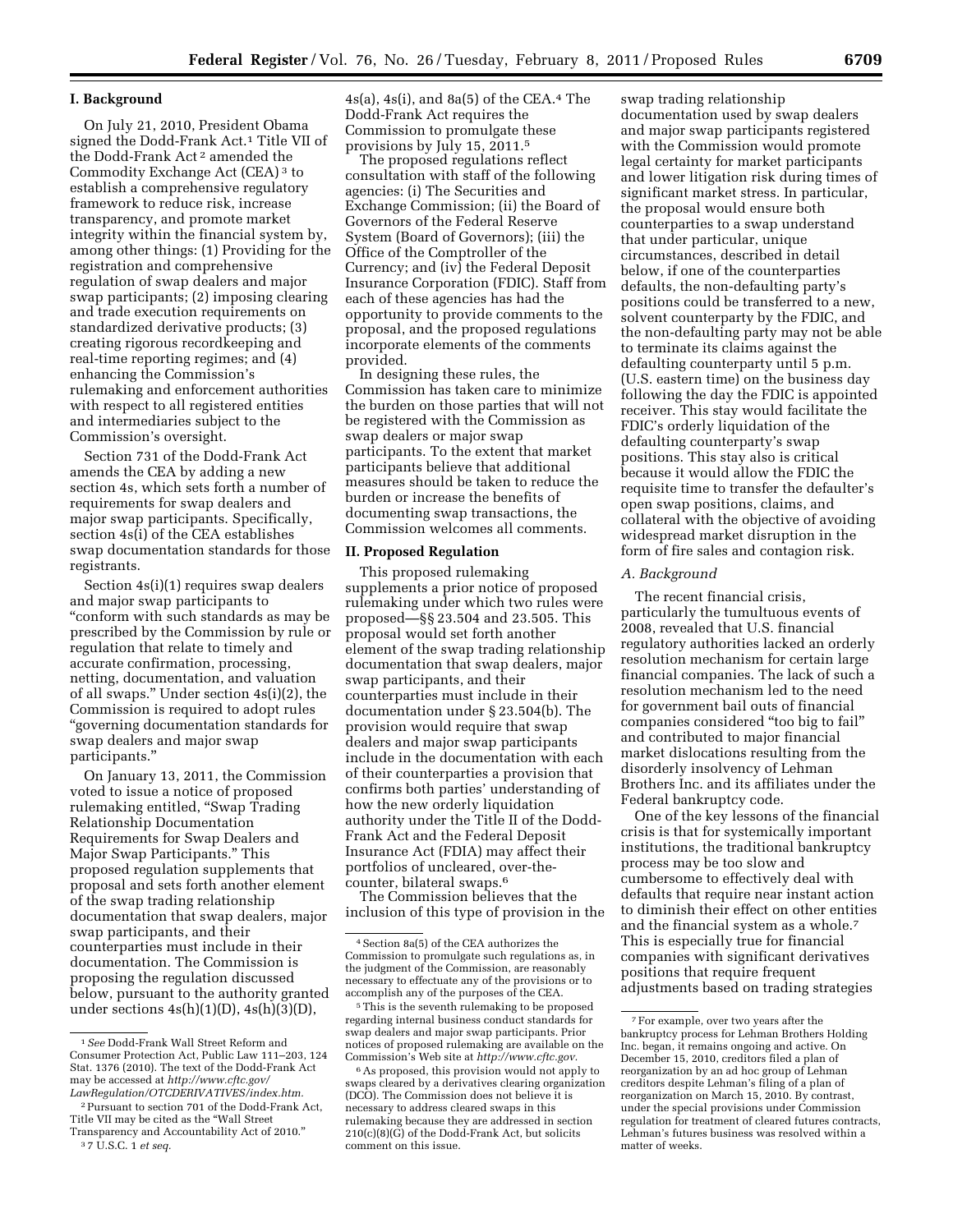and the need to manage exposure to market risk.

With the passage of the Dodd-Frank Act, Congress sought to address these problems though the enactment of Title II, which establishes an ''orderly liquidation authority'' under which systemically important financial companies can be resolved in an orderly manner. This authority is separate from, but consistent with, the Federal bankruptcy and State dissolution laws.

## *B. Orderly Liquidation Under Title II of Dodd-Frank*

Under Title II of the Dodd-Frank Act, Congress provided ''the necessary authority to liquidate failing financial companies 8 that pose a significant risk to the financial stability of the United States in a manner that mitigates such risk and minimizes moral hazard.'' 9 To this end, Title II establishes a process under which, upon the recommendation of the FDIC and the Board of Governors, and after consultation with the President, the Secretary of the Treasury appoints the FDIC as the receiver to wind down the affairs of, and liquidate the assets of, the financial company whose default may pose a systemic risk to the financial markets. Accordingly, the decision to act under Title II would be taken under conditions that would have ''serious adverse effects on financial stability in the United States."<sup>10</sup>

1. Entities Eligible for Liquidation Under Title II

Title II provides certain Federal financial regulatory authorities with the power, but not the obligation, to conduct an orderly wind down of a financial company. If the authorities decide not to act, the regular insolvency processes under the Federal bankruptcy code or banking laws would apply. For instance, non-bank swap dealers and major swap participants would be subject to the bankruptcy code's chapter 7 or chapter 11 proceedings.11

Title II applies to a class of business entities, referred as ''covered financial companies,'' that meet certain criteria as

10Section 203(b)(2) of the Dodd-Frank Act.

determined by the Secretary of the Treasury under a process described in the next section. This class potentially could include swap dealers and major swap participants registered with the Commission. For example, under Title II, any company that is registered as a swap dealer or major swap participant with the Commission and designated as a systemically important financial institution (SIFI) by the Financial Stability Oversight Council (FSOC) under a process laid out in Title I of the Dodd-Frank Act,12 could be deemed to be a ''covered financial company'' under Title II.13

It also is possible that a swap dealer or a major swap participant might be deemed to be a ''covered financial company'' independent of Title I's FSOC designation process. Under Title II, such a company could be deemed to be a "financial company" if that entity is (1) predominantly engaged in financial activities 14 and (2) those financial activities generate 85% or more of the company's revenues.15 A ''covered financial company'' is a financial company for which a determination has been made under section 203(b) of the Dodd-Frank Act by the Secretary of the Treasury. A prerequisite to that determination process is the written recommendation of both the FDIC and the Board of Governors.

2. Process for Determining Whether Title II Authority Should Be Invoked

In making a determination to act under Title II, the Secretary of the Treasury (in consultation with the President) must determine that, among other things: (1) The financial company is in default or in danger of default; 16

13Entities that are designated as SIFIs under Title I of the Dodd-Frank Act are considered to be supervised by the Board of Governors of the Federal Reserve System, and thus meet the definition of financial company under section 201(a)(11)(B)(ii).

14Financial activities are defined by reference to section 4(k) of the Bank Holding Company Act, 12 U.S.C. 1843(k), which includes activities such as dealing in or making a market in securities and any other activity that may be identified under rules or orders issued by the Board of Governors. *See* 12 U.S.C. 1843(k)(4) and 12 CFR 225.28.

15Section 201(a)(11)(B)(iii) or (iv) and section 201(b) of the Dodd Frank Act.

<sup>16</sup>The phrase "default or in danger of default" is defined in Title II, section  $203(c)(4)$ , to include situations where an entity has, or likely will promptly, be subject to a bankruptcy action; the entity has incurred losses that have or are likely to deplete all of its capital and there is no reasonable prospect of avoiding such a depletion; the entity's assets are less than its obligations to creditors and others; and the entity is, or is likely to be, unable

(2) the default of the financial company would have a serious adverse effect on the financial stability of the United States; and (3) no viable private sector alternative is available to prevent the default. The Secretary must make a specific determination that any effect on the claims or interests of creditors, counterparties, and shareholders is appropriate.17

In order to meet each of these criteria, it is likely that a financial company would have to have a significant level of market and credit exposure and its default would be likely to pose a grave risk to financial markets. Only after these determinations have been made would the FDIC be granted resolution authority under Title II.

## *C. Resolution by the FDIC Under FDIA.*

Before describing the FDIC's resolution authority under Title II, it is important to note that the FDIC also may have resolution authority over a swap dealer or major swap participant that is an insured depository institution. Generally speaking, an insured depository institution is defined under section 3(c) of the Federal Deposit Insurance Act (FDIA) as any bank or savings association the deposits of which are insured by the FDIC.<sup>18</sup> Under the FDIA, the FDIC has the authority to liquidate or wind up the affairs of an insured depository institution. Some swap dealers and major swap participants registered with the Commission may be insured depository institutions.

# *D. Role of the FDIC in the Orderly Liquidation of Swap Dealers and Major Swap Participants Under Either Title II or the FDIA*

In many ways, the Title II resolution approach is modeled upon the FDIA. Indeed, as discussed below, certain Title II provisions are identical to provisions in FDIA. Consequently, the FDIC would be able to exercise similar powers with regard to swap dealers and major swap

17Section 203(b) of the Dodd-Frank Act. Additional factors the Secretary must consider include: (1) Any action under the liquidation authority would avoid or mitigate such adverse effects on the financial system, the cost to the general fund of the Treasury, and the potential to increase excessive risk taking on the part of creditors, counterparties, and shareholders in the financial company; (2) a Federal regulatory agency has ordered the covered financial company to convert all of its convertible debt instruments that are subject to a regulatory order; and (3) the company satisfies the definition of ''financial company'' in section 201(a)(11) of the Dodd-Frank Act.

18 12 U.S.C. 1813(c).

<sup>8</sup>Under Title II, section 201(a)(11), a financial company includes, among other things, a bank holding company, a nonbank financial company supervised by the Board of Governors, or a company, or a subsidiary (other than an insured depository institution or an insurance company) of a company, that is predominantly engaged in activities that the Board of Governors has determined are financial in nature or incidental thereto.

<sup>9</sup>Section 204(a) of the Dodd-Frank Act.

<sup>11</sup> In general, Chapter 7 allows for the liquidation of a debtor entity and Chapter 11 allows a debtor entity to reorganize its affairs.

<sup>12</sup>Section 113 of the Dodd-Frank Act sets forth the process by which U.S. nonbank financial companies may be designated as systemically important. The term U.S. nonbank financial company is defined in section 102(a)(4)(B) of the Dodd-Frank Act.

to make its payments in the normal course of business. *See also* 12 U.S.C. 1813(x)(2) (providing a similar definition under the FDIA).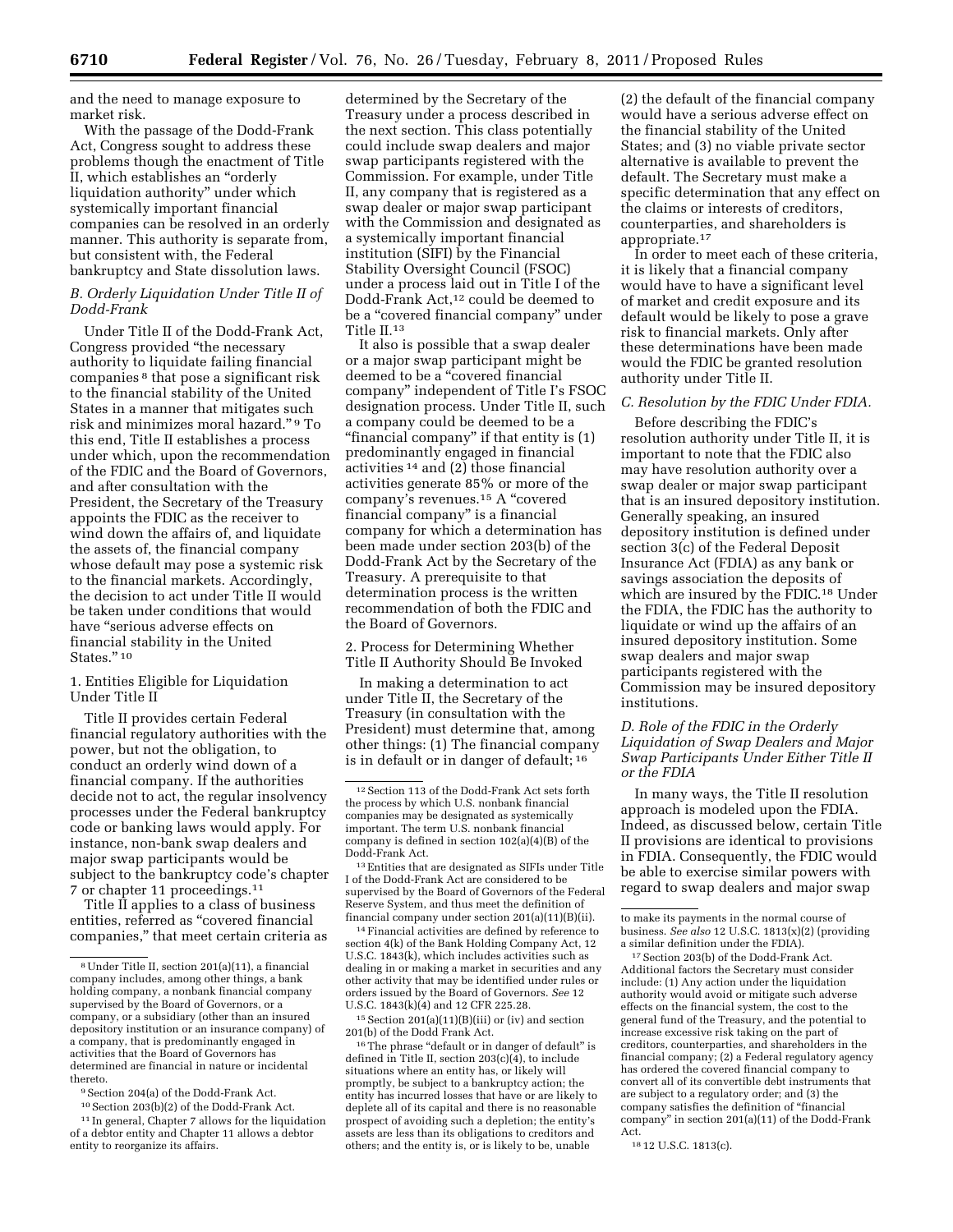participants regardless of whether the FDIC was acting under Title II or FDIA. Under either statutory authority, it is likely that the orderly wind-down and liquidation of those large firms whose demise may have systemic implications would have similar characteristics. For example, under both Title II and the FDIA, the FDIC would have the authority to transfer open positions, claims, and collateral to a receiving entity in an effort to move quickly to stabilize what could be deteriorating market conditions.19

As part of the resolution authority in Title II and in the existing provisions of the FDIA for insured depository institutions, the FDIC is given a one business day period in which to transfer swaps and certain other contracts to a solvent third party financial institution. For this transfer authority to be effective, a brief stay on the ability of counterparties to terminate, liquidate, or net is necessary.

Specifically, under section 210(c)(10) of Dodd-Frank or 11(e)(10) of FDIA, parties to qualified financial contracts 20 are prohibited from terminating, liquidating, or netting out positions solely by reason of the appointment of the FDIC as receiver or the financial condition of the insured depository institution, covered financial company, or covered subsidiary in receivership until the close of the next business day following the date of appointment of the FDIC as receiver. A party is also precluded from exercising any such contractual rights after it has received notice that its qualified financial contract has been transferred to another financial institution—including a bridge financial company. The effect of these provisions is to provide the FDIC one day after its appointment as receiver to consummate a transfer of a qualified financial contract to either a private acquirer or to a newly created bridge bank or financial company. Absent one of these two types of transfers within the allotted time frame, parties may exercise their contractual rights.

## *E. Application to Swaps*

Swaps subject to the Commission's jurisdiction under Title VII of the Dodd-Frank Act would appear to be subject to orderly liquidation under either Title II or the FDIA by virtue of the fact that

they fall under the definition of ''qualified financial contract'' under those two statutes.21 The definition of qualified financial contract is identical under both Title II and FDIA and includes securities contracts, commodity contracts,22 forward contracts, repurchase agreements, swap agreements, and any other contract determined by the FDIC to be a qualified financial contract.

The Commission recognizes the potential for regulatory arbitrage if the definition of qualified financial contract does not apply to swaps under Title VII. Moreover, the Commission believes that should the need for an orderly liquidation of any systemically important swap dealer or major swap participant arise, it would be most appropriate and practicable for all swaps held on the books of those entities to be considered to be part of a comprehensive and orderly resolution process.

## *F. Commission Involvement in an Orderly Liquidation*

While the Commission is not granted explicit authority under Title II, that section does recognize the need for all U.S. financial authorities to work together and to "take all steps necessary and appropriate to assure that all parties \* \* \* having responsibility for the condition of the financial company bear losses consistent with their responsibility  $* * * "23 In addition, if$ the FDIC is appointed receiver of a swap dealer or major swap participant for which the Commission is the primary regulator, the FDIC is required to consult with the Commission ''for purposes of ensuring an orderly liquidation of the entity."<sup>24</sup> As part of its consultative role, the Commission might have information on defaulting swap dealers or major swap participants that is relevant to the resolution process. Moreover, the Commission may have responsibility for potential transferees, *i.e.,* firms to which open swap positions might be transferred.

## *G. Proposed Regulation § 23.504(b)(5)*

Previously proposed § 23.504(a) would require that swap dealers and major swap participants establish, maintain, and enforce written policies

and procedures reasonably designed to ensure that each swap dealer or major swap participant and its counterparties have agreed in writing to all of the terms governing their swap trading relationship. Under previously proposed § 23.504(b), swap trading relationship documentation would include written agreement by the parties on certain terms, including general provisions on payment obligations, netting of payments, events of default or other termination events, transfer of rights and obligations, and governing law.

Proposed § 23.504(b)(5) would supplement the prior proposal by requiring the inclusion of a written agreement by the parties to comply with the FDIC's transfer authority under section 210(c)(9) and (10) of the Dodd-Frank Act and with the nearly identical sections under the FDIA.25 This provision under the swap trading relationship documentation could be invoked only if a party to the documentation is deemed to be a ''covered financial company'' under Title II or is an insured depository institution and the FDIC is appointed as a receiver. Under either scenario, the proposed rule refers to this party as the ''covered party.''

The language of proposed § 23.504(b)(5)(i) very closely tracks the statutory language of section 210(c)(10)(B) of the Dodd-Frank Act and section 11(e)(10)(B) of the FDIA. Under this provision, counterparties will acknowledge in their trading relationship documentation that neither will exercise any right to terminate a swap due to the appointment of the FDIC as a receiver under Title II or the FDIA 26 until the close of the next business day after such appointment, or it receives notice that the FDIC has transferred its swaps to a performing third party (including a bridge bank, bridge financial institution, or other government-run financial institution). This stay provision would expire at 5 p.m. on the business day after the FDIC is appointed as receiver or as soon as the non-defaulting party receives notice that the FDIC has transferred the defaulting party's swaps positions, claims, and property supporting the positions pursuant to section 210(c)(9)(A) of the Dodd-Frank Act or section 11(e)(9)(A) of the FDIA.

<sup>19</sup>The FDIC also would have the authority to merge the covered financial company with another company under section 210(a)(1)(G) of the Dodd-<br>Frank Act.

<sup>&</sup>lt;sup>20</sup> Qualified financial contracts include any securities contract, commodity contract, forward contract, repurchase agreement, swap agreement, and any similar agreement as determined by the FDIC. Section 210(c)(8)(D) of the Dodd-Frank Act and section 11(e)(8)(D) of FDIA.

<sup>21</sup>Section 210(c) applies to contracts entered into before the appointment of a receiver under Title II. There is an analogous provision under the FDIA. *See* section 210(c)(8)(D) of the Dodd-Frank Act and section 11(e)(8)(D) of FDIA.

<sup>22</sup>Under this definition, futures contracts subject to the Commission's jurisdiction are considered to be qualified financial contracts.

<sup>23</sup>Section 204(a)(3) of the Dodd-Frank Act.

 $24$  Section 204(c)(1) and (3) of the Dodd-Frank Act.

 $^{25}$  Sections  $11(\mathrm{e})(9)$  and (10) of the FDIA; codified at 12 U.S.C. 1821(e)(9) and (10).

<sup>26</sup>The counterparties may be able to specify in their individual documentation that only Title II would apply if neither counterparty would be subject to resolution under the FDIA, *i.e.* neither party is an insured depository institution.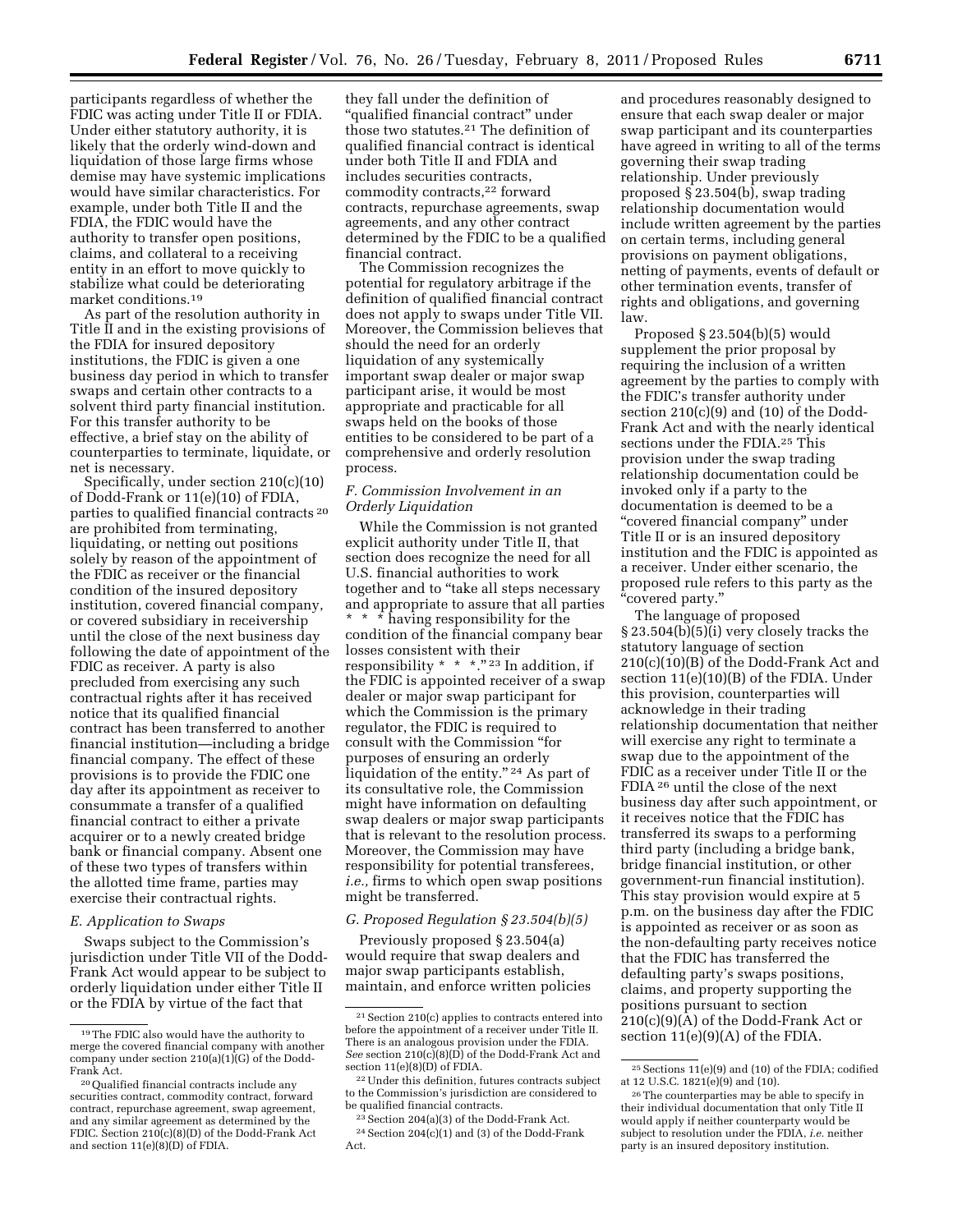Proposed § 23.504(b)(5)(ii) would track the language of section 210(c)(9)(A) of the Dodd-Frank Act and section 11(e)(9)(A) of the FDIA and would require the parties to agree that if the FDIC decides to transfer swaps of the party in receivership, the FDIC will transfer all swaps between the parties to one financial institution, along with all claims and credit support related to such swaps.

Proposed § 23.504(b)(5)(iii) would require each party to consent to any transfer described in § 23.504(b)(5)(ii). Including an agreement to consent to the transfer of swaps to a solvent entity under the strict requirements of Title II or FDIA will facilitate the orderly winddown of the defaulting firm and promote the prompt resolution of market uncertainty and allow a return to regular trading strategy for nondefaulting counterparties.

The Commission believes that the proposed regulation is important insofar as it will ensure that counterparties to swap transactions are on notice that, under particular, unique circumstances, their swap positions, claims, and the property supporting those positions may be transferred and that there may be a brief stay on their ability to terminate a swap. As described above, the provision would only be applicable in situations where the counterparties are financial institutions that could be designated covered financial companies under Title II or are insured depository institutions under FDIA.

The Commission also believes that this provision would facilitate the resolution process by minimizing the potential litigation when such resolution authority is exercised. Minimizing litigation risk is important for facilitating a quick and effective resolution process; particularly when the alternative, the sudden collapse of the covered financial company, poses systemic risk.

It is also worth noting that the inclusion of this provision in swap trading relationship documentation may help bring about broad equivalence with regard to the treatment of swaps globally. This is relevant because Congress recognized the need for greater international coordination relating to the orderly liquidation of financial companies by directing the Comptroller General of the United States to study ways to increase effective international coordination.27

### *H. Comment Requested*

The Commission requests comment on all aspects of proposed

§ 23.504(b)(5). In particular, the Commission requests comment on the following questions:

• Are there any swaps as defined under Title VII of the Dodd-Frank Act that should not be considered to be qualified financial contracts as that term is defined under Title II of the Dodd-Frank Act and FDIA?

• Under what circumstances could the requirements of § 23.504(b)(5) allow for recognition of non-US authorities operating under legal provisions similar to that provided under Title II of the Dodd-Frank Act? Would inclusion of non-US authorities be useful with respect to financial companies that may have global operations through multiple subsidiaries and branches, including insured depository institutions?

• What steps can be taken to encourage standard documentation templates developed by industry groups, such as ISDA, to recognize the need to include termination stay provisions similar to those provided for under Title II and FDIA?

• Are there any anticompetitive implications to the proposed rules? If so, how could the proposed rules be implemented to achieve the purposes of the CEA in a less anticompetitive manner?

• Given the use in swaps of cross default provisions referencing agreements with affiliates, should "covered party", as defined in § 23.504(b)(5), also include affiliates of entities that may be designated as covered financial companies under Title II or that are insured depository institutions under FDIA?

• Does the Commission have legal authority to include affiliates in this way?

#### **III. Related Matters**

### *A. Regulatory Flexibility Act*

The Regulatory Flexibility Act (RFA) requires that agencies consider whether the rules they propose will have a significant economic impact on a substantial number of small entities.28 The Commission previously has established certain definitions of ''small entities'' to be used in evaluating the impact of its regulations on small entities in accordance with the RFA.29 The proposed rules would affect swap dealers and major swap participants.

Swap dealers and major swap participants are new categories of registrants. Accordingly, the Commission has not previously addressed the question of whether such

persons are, in fact, small entities for purposes of the RFA. The Commission previously has determined, however, that futures commission merchants should not be considered to be small entities for purposes of the RFA.30 The Commission's determination was based, in part, upon the obligation of futures commission merchants to meet the minimum financial requirements established by the Commission to enhance the protection of customers' segregated funds and protect the financial condition of futures commission merchants generally.31 Like futures commission merchants, swap dealers will be subject to minimum capital and margin requirements and are expected to comprise the largest global financial firms. The Commission is required to exempt from swap dealer designation any entities that engage in a *de minimis* level of swaps dealing in connection with transactions with or on behalf of customers. The Commission anticipates that this exemption would tend to exclude small entities from registration. Accordingly, for purposes of the RFA for this rulemaking, the Commission is hereby proposing that swap dealers not be considered ''small entities'' for essentially the same reasons that futures commission merchants have previously been determined not to be small entities and in light of the exemption from the definition of swap dealer for those engaging in a de minimis level of swap dealing.

The Commission also has previously determined that large traders are not "small entities" for RFA purposes.<sup>32</sup> In that determination, the Commission considered that a large trading position was indicative of the size of the business. Major swap participants, by statutory definition, maintain substantial positions in swaps or maintain outstanding swap positions that create substantial counterparty exposure that could have serious adverse effects on the financial stability of the United States banking system or financial markets. Accordingly, for purposes of the RFA for this rulemaking, the Commission is hereby proposing that major swap participants not be considered ''small entities'' for essentially the same reasons that large traders have previously been determined not to be small entities.

Moreover, the Commission is carrying out Congressional mandates by proposing this regulation. Specifically, the Commission is proposing these regulations to comply with the Dodd-

<sup>27</sup>Section 202(f) of the Dodd-Frank Act.

<sup>28</sup> 5 U.S.C. 601 *et seq.* 

<sup>29</sup> 47 FR 18618, Apr. 30, 1982.

<sup>30</sup> *Id.* at 18619.

<sup>31</sup> *Id.* 

<sup>32</sup> *Id.* at 18620.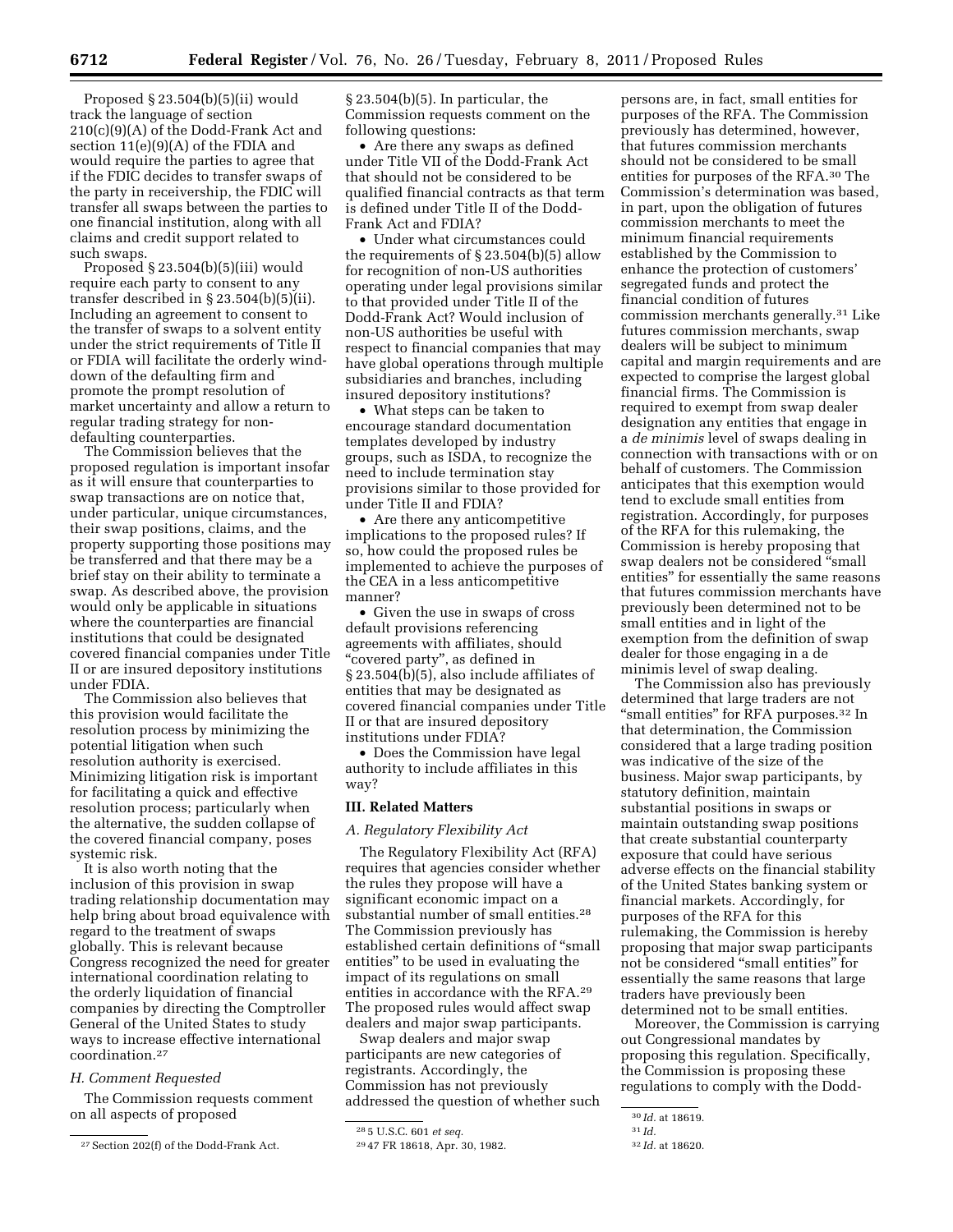Frank Act, the aim of which is to reduce systemic risk presented by swap dealers and swap market participants through comprehensive regulation. The Commission does not believe that there are regulatory alternatives to those being proposed that would be consistent with the statutory mandate. Accordingly, the

Chairman, on behalf of the Commission, hereby certifies pursuant to 5 U.S.C. 605(b) that the proposed rules will not have a significant economic impact on a substantial number of small entities.

## *B. Paperwork Reduction Act*

The Paperwork Reduction Act (PRA) 33 imposes certain requirements on Federal agencies (including the Commission) in connection with their conducting or sponsoring any collection of information as defined by the PRA. This proposed rulemaking would result in new collection of information requirements within the meaning of the PRA. The Commission therefore is submitting this proposal to the Office of Management and Budget (OMB) for review in accordance with 44 U.S.C. 3507(d) and 5 CFR 1320.11. The title for this collection of information is ''Orderly Liquidation Termination Provision in Swap Trading Relationship Documentation for Swap Dealers and Major Swap Participants.'' An agency may not conduct or sponsor, and a person is not required to respond to, a collection of information unless it displays a currently valid control number. The OMB has not yet assigned this collection a control number.

The collection of information under this proposed regulation is necessary to implement new section 4s(i) of the CEA, which expressly requires the Commission to adopt rules governing documentation standards for swap dealers and major swap participants and explicitly obligates such registrants to conform to the documentation standards established by the Commission. The documentation required to be executed and maintained would be an important part of the Commission's regulatory program for swap dealers and major swap participants. Specifically, the required recordkeeping is essential to ensuring that swap dealers and major swap participants include in their trading relationship documentation certain agreements that are designed to enhance the consistent treatment of swaps in the event the FDIC is appointed receiver under Title II of the Dodd-Frank Act or the FDIA. The records required to be preserved would be used by representatives of the Commission and any examining

authority responsible for reviewing the activities of the swap dealer or major swap participant to ensure compliance with the CEA and applicable Commission regulations.

If the proposed regulations are adopted, responses to this collection of information would be mandatory. The Commission will protect proprietary information according to the Freedom of Information Act and 17 CFR part 145, ''Commission Records and Information.'' In addition, section 8(a)(1) of the CEA strictly prohibits the Commission, unless specifically authorized by the CEA, from making public ''data and information that would separately disclose the business transactions or market positions of any person and trade secrets or names of customers.'' The Commission also is required to protect certain information contained in a government system of records according to the Privacy Act of 1974, 5 U.S.C. 552a.

1. Information Provided By Reporting Entities/Persons

Proposed § 23.504(b)(5) supplements previously proposed regulations that would establish trading swap relationship documentation requirements for swap dealers and major swap participants. Specifically, proposed § 23.504(b)(5) would require swap dealers and major swap participants to include in the documentation they execute with each counterparty a written agreement about events that will transpire if the FDIC is appointed as receiver under Title II of the Dodd-Frank Act or the FDIA.

The information collection burden associated with drafting and maintaining the agreements required by the proposed regulation is estimated to be 270 hours per year, at an initial annual cost of \$27,000 for each swap dealer and major swap participant. The aggregate information collection burden is estimated to be 81,000 hours per year, at an initial annual aggregate cost of \$8,100,000. Burden means the total time, effort or financial resources expended by persons to generate, maintain, retain, disclose, or provide information to or for a Federal agency.

The Commission has characterized the annual cost as an initial cost as the Commission anticipates that the agreements required by the proposed regulation generally would not require significant bilateral negotiation and, therefore, are likely to become standardized within the industry rather rapidly. Moreover, the Commission expects that there would be little need to modify the agreements on an ongoing basis. Accordingly, once a swap dealer

or major swap participant has drafted the required agreements and incorporated them into its swaps trading documentation, the annual burden associated with the proposed regulation would be quite minimal.34

The hour burden calculation set forth below is based upon certain variables such as the number of swap dealers and major swap participants in the marketplace, the average number of counterparties of each of these registrants, and the average hourly wage of the employees that would be responsible for satisfying the obligation established by the proposed regulation. Swap dealers and major swap participants are new categories of registrants. Accordingly, it is not currently known how many swap dealers and major swap participants will become subject to these rules, and this will not be known to the Commission until the registration requirements for these entities become effective after July 16, 2011, the date on which the Dodd-Frank Act becomes effective. While the Commission believes that there will be approximately 200 swap dealers and 50 major swap participants, it has taken a conservative approach, for PRA purposes, in estimating that there will be a combined number of 300 swap dealers and major swap participants who will be required to comply with the recordkeeping requirements of the proposed rules. The Commission estimated the number of affected entities based on industry data.

Similarly, due to the absence of prior experience in regulating swap dealers and major swap participants and with regulations similar to the proposed rules, the actual, average number of counterparties that a swap dealer or major swap participant is likely to have is uncertain. Consistent with other proposed rulemakings, the Commission has estimated that each of the 14 major swap dealers has an average 7,500 counterparties and the other 286 swap dealers and major swap participants have an average of 200 counterparties per year, for an average of 540 total counterparties per registrant.

The Commission anticipates that agreements required by the proposed regulations typically would be drafted and maintained by a swap dealer or major swap participant's in-house

<sup>33</sup> 44 U.S.C. 3501 *et seq.* 

<sup>34</sup>The Commission notes that swap dealers and major swap participants also would be required to develop written policies and procedures to maintain the obligatory agreements as part of their swaps trading relationship documentation. The costs associated with these policies and procedures have been accounted for in the Commission's prior proposal of the rest of regulation § 23.504.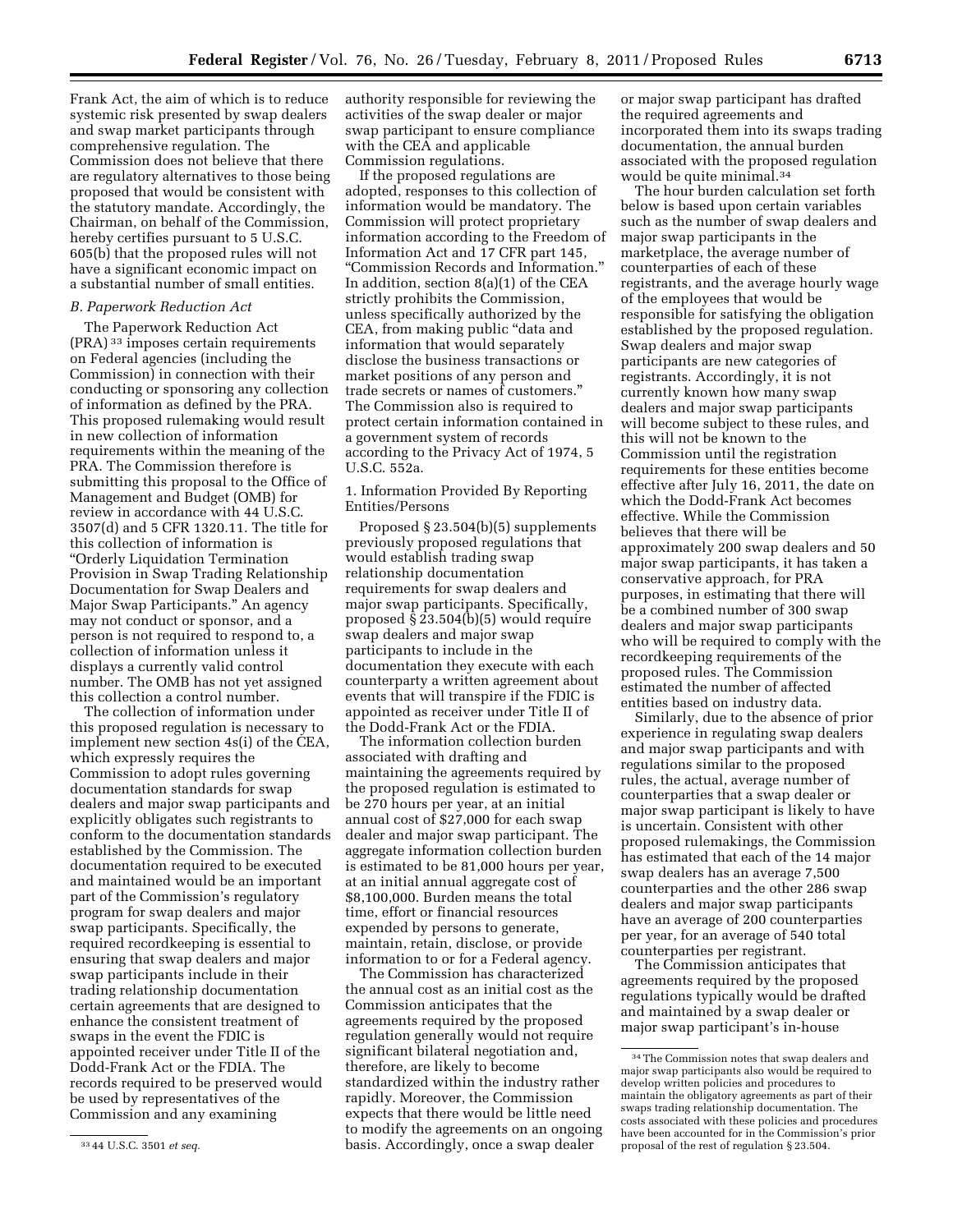counsel or by financial or operational managers within the firm. According to the Bureau of Labor Statistics findings, the mean hourly wage of an employee under occupation code 23–1011, "Lawyers," that is employed by the ''Securities and Commodity Contracts Intermediation and Brokerage Industry'' is \$82.22.35 The mean hourly wage of an employee under occupation code 11– 3031, "Financial Managers," (which includes operations managers) in the same industry is \$74.41.36 Because swap dealers and major swap participants include large financial institutions whose employees' salaries may exceed the mean wage, however, the Commission has estimated the cost burden of the proposed regulations based upon an average salary of \$100 per hour.

Based upon the above, the estimated hour burden was calculated as follows: *Agreement to Orderly Liquidation* 

*Termination Provision.* 

*Number of registrants:* 300. *Frequency of collection:* At least once per counterparty.

*Estimated number of annual responses per registrant:* 540 [one per counterparty].

*Estimated aggregate number of annual responses:* 162,000 [300 registrants  $\times$  540 counterparties].

*Estimated annual hour burden per registrant:* 270 [540 counterparties × .5 hours per counterparty].

*Estimated aggregate annual hour burden:* 81,000 [300 registrants × 270 hours per registrant].

As stated above, the agreements required by proposed § 23.504(b)(5) would be required to be incorporated into the swaps trading relationship documentation obligations established by previously proposed subsections of § 23.504(b). The Commission does not anticipate that swap dealers and major swap participants would incur any startup costs in connection with the proposed recordkeeping obligations, other than those previously noted and accounted for in the prior proposal.

## 2. Information Collection Comments

The Commission invites the public and other Federal agencies to comment on any aspect of the recordkeeping burden discussed above. Pursuant to 44 U.S.C. 3506(c)(2)(B), the Commission solicits comments in order to: (i) Evaluate whether the proposed collection of information is necessary for the proper performance of the functions of the Commission, including

35*[http://www.bls.gov/oes/2099/](http://www.bls.gov/oes/2099/mayowe23.1011.htm)* 

*[mayowe23.1011.htm.](http://www.bls.gov/oes/2099/mayowe23.1011.htm)* 

whether the information will have practical utility; (ii) evaluate the accuracy of the Commission's estimate of the burden of the proposed collection of information; (iii) determine whether there are ways to enhance the quality, utility, and clarity of the information to be collected; and (iv) minimize the burden of the collection of information on those who are to respond, including through the use of automated collection techniques or other forms of information technology.

Comments may be submitted directly to the Office of Information and Regulatory Affairs, by fax at (202) 395– 6566 or by e-mail at *[OIRAsubmissions@omb.eop.gov.](mailto:OIRAsubmissions@omb.eop.gov)* Please provide the Commission with a copy of submitted comments so that all comments can be summarized and addressed in the final rule preamble. Refer to the Addresses section of this notice of proposed rulemaking for comment submission instructions to the Commission.

A copy of the supporting statements for the collections of information discussed above may be obtained by visiting *RegInfo.gov.* OMB is required to make a decision concerning the collection of information between 30 and 60 days after publication of this document in the **Federal Register**. Therefore, a comment is best assured of having its full effect if OMB receives it within 30 days of publication.

### *C. Cost-Benefit Analysis*

Section 15(a) of the CEA 37 requires the Commission to consider the costs and benefits of its actions before issuing a rulemaking under the CEA. By its terms, section 15(a) does not require the Commission to quantify the costs and benefits of a new regulation or to determine whether the benefits of the rule outweigh its costs; rather, it requires that the Commission "consider" the costs and benefits of its actions.

Section 15(a) further specifies that costs and benefits of a proposed rulemaking shall be evaluated in light of five broad areas of market and public concern: (1) Protection of market participants and the public; (2) efficiency, competitiveness, and financial integrity of futures markets; (3) price discovery; (4) sound risk management practices; and (5) other public interest considerations. The Commission may, in its discretion, give greater weight to any one of the five enumerated considerations and could, in its discretion, determine that, notwithstanding its costs, a particular regulation was necessary or appropriate

to protect the public interest or to effectuate any of the provisions or to accomplish any of the purposes of the CEA.

*Summary of proposed requirements.*  The proposed regulation would implement new section 4s(i) of the CEA, which was added by section 731 of the Dodd-Frank Act. The proposed regulation would establish certain swap trading relationship documentation requirements applicable to swap dealers and major swap participants and related recordkeeping obligations.

*Costs.* With respect to costs, the Commission has determined that the cost that would be borne by swap dealers and major swap participants to satisfy the new regulatory requirement is far outweighed by the benefits that would accrue to the financial system as a whole as a result of the implementation of the rule. The Commission believes that the annual cost burden per registrant ultimately would be quite minimal as the agreements it requires are likely to become standardized and applicable to most counterparties, thereby negating the need for individual negotiation and drafting. They also would be able to be maintained using a registrant's preexisting recordkeeping mechanisms.

*Benefits.* With respect to benefits, the Commission believes that the proposed regulation would ensure that swaps are treated consistently in the event of an appointment of the FDIC under either Title II of the Dodd-Frank Act or the FDIA. Providing the opportunity for swap dealers, major swap participants, and their counterparties to reach a written agreement about events that will transpire if the FDIC is appointed as receiver under Title II of the Dodd-Frank Act or the FDIA, will promote legal certainty and lower litigation risk at crucial times of market stress. Therefore, the Commission believes it is prudent to prescribe this proposed regulation.

*Public Comment.* The Commission invites public comment on its costbenefit considerations. Commentators are also invited to submit any data or other information that they may have quantifying or qualifying the costs and benefits of the proposed rules with their comment letters.

#### **List of Subjects in 17 CFR Part 23**

Antitrust, Commodity futures, Conduct standards, Conflict of Interests, Major swap participants, Reporting and recordkeeping, Swap dealers, Swaps.

For the reasons stated in this release, the Commission proposes to amend 17 CFR part 23, as proposed to be added in FR Doc. 2010–29024, published in the

<sup>36</sup>*[http://www.bls.gov/oes/current/oes113031.htm.](http://www.bls.gov/oes/current/oes113031.htm)* 37 7 U.S.C. 19(a).